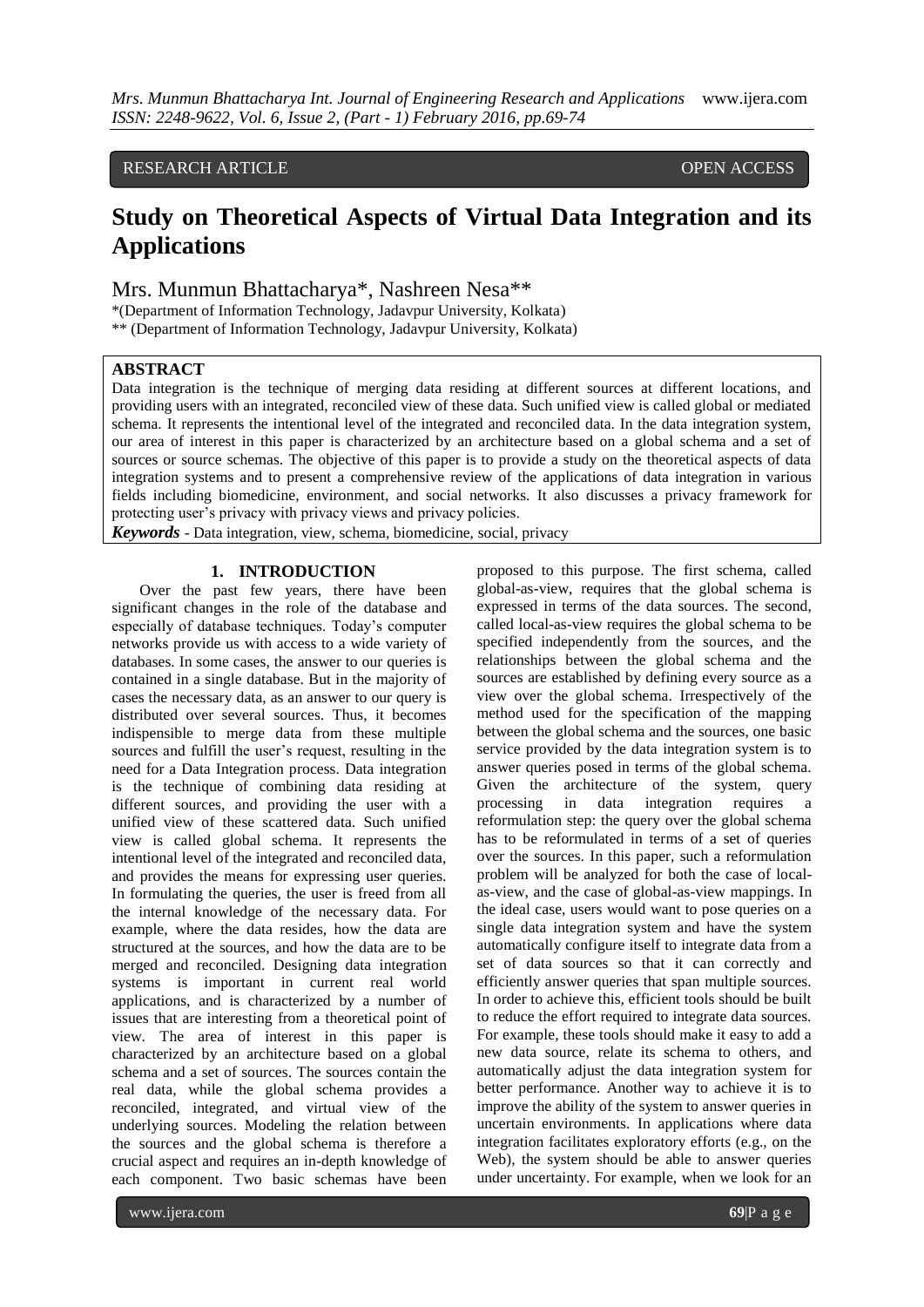article on the Web, it's okay to find 9 out of 10 relevant sources, or to return answers that don't completely satisfy the user query.

## **2. DATA INTEGRATION ARCHITECTURE**

In order to fully understand how a Data Integration System works, it is important to understand the components which make it. The architecture of a Virtual Data Integration system includes the following components. [1]

**Data Sources**- Data sources can vary on many dimensions, such as the data model underlying them and the kinds of queries they support. Examples of structured sources include database systems with SQL capabilities, XML databases with an XQuery interface, and sources behind Web forms that support a limited set of queries. In some cases, the source can be an actual application that is driven by a database, such as an accounting system. In such a case, a query to the data source may actually involve an application processing some data stored in the source.

**Mediated (Global) Schema**- The user interacts with the data integration system through a single schema, called the mediated schema. The mediated schema is built for the data integration application and contains only the aspects of the domain that are relevant to the application. That is, it does not necessarily contain all the attributes we see in the sources, but only a subset of them. In the virtual approach, the mediated schema is not meant to store any data at all. It is purely a logical schema that is used for posing queries by the users employing the data integration system.

**Source Description**- The key to building a data integration application is the source descriptions that connect the mediated schema and the schemas of the sources. These descriptions specify the properties of the sources that the system needs to know in order to use their data.

**Semantic Mappings**- The semantic mappings are the main components of source descriptions, which relate the schemata of the data sources to the mediated schema. The semantic mappings specify how attributes in the sources correspond to attributes in the mediated schema (when such correspondences exist).



**Fig 1: Data Integration components**

Thus, a logical framework can now be set up for Data Integration. We restrict our attention to data integration systems based on a so-called global schema (or, mediated schema). In other words, we refer to data integration systems whose aim is combining the data residing at different sources, and providing the user with a unified view of these data. Such a unified view is represented by the global schema, and provides a reconciled view of all data, which can be queried by the user. Fig 1 illustrates all the components in a typical virtual data integration system. The main task in the design of a data integration system is to establish the mapping between the data sources and the global schema.

## **3. MODELLING OF DATA INTEGRATION SYSTEMS**

One of the most important aspects in the design of a data integration system is the specification of the correspondence between the data sources and those in the global schema. Such a correspondence is modeled through the notion of mapping as introduced in the previous section. It is exactly this correspondence that will determine how the queries posed to the system are answered. Two basic approaches for specifying the mapping in a data integration system have been discussed, called local-as-view (LAV), and global-as-view (GAV). Assuming  $S_1$ ,...,  $S_n$  to be the local schemas of n pre-existing data sources and  $G_1,...,G_m$  to be m global relations of the global schema G. The aim is to model semantic relations between the local schema  $S_i$  and the global schema  $G_i$ [2].

#### **3.1 Local-As-View (LAV)**

The semantic mappings are of the form

$$
S_i \subseteq V_i(G_{1, \ldots \ldots, G_m})
$$

where each Vi is a view over the global schema, i.e., a query built on global relations.[2]



In this approach, the source schemas are modeled as a set of views over an underlying global schema. The local-as-view method, does not describe the global schema in a direct manner but in a way which is disassociated from the data sources. The mapping between the global schema and the data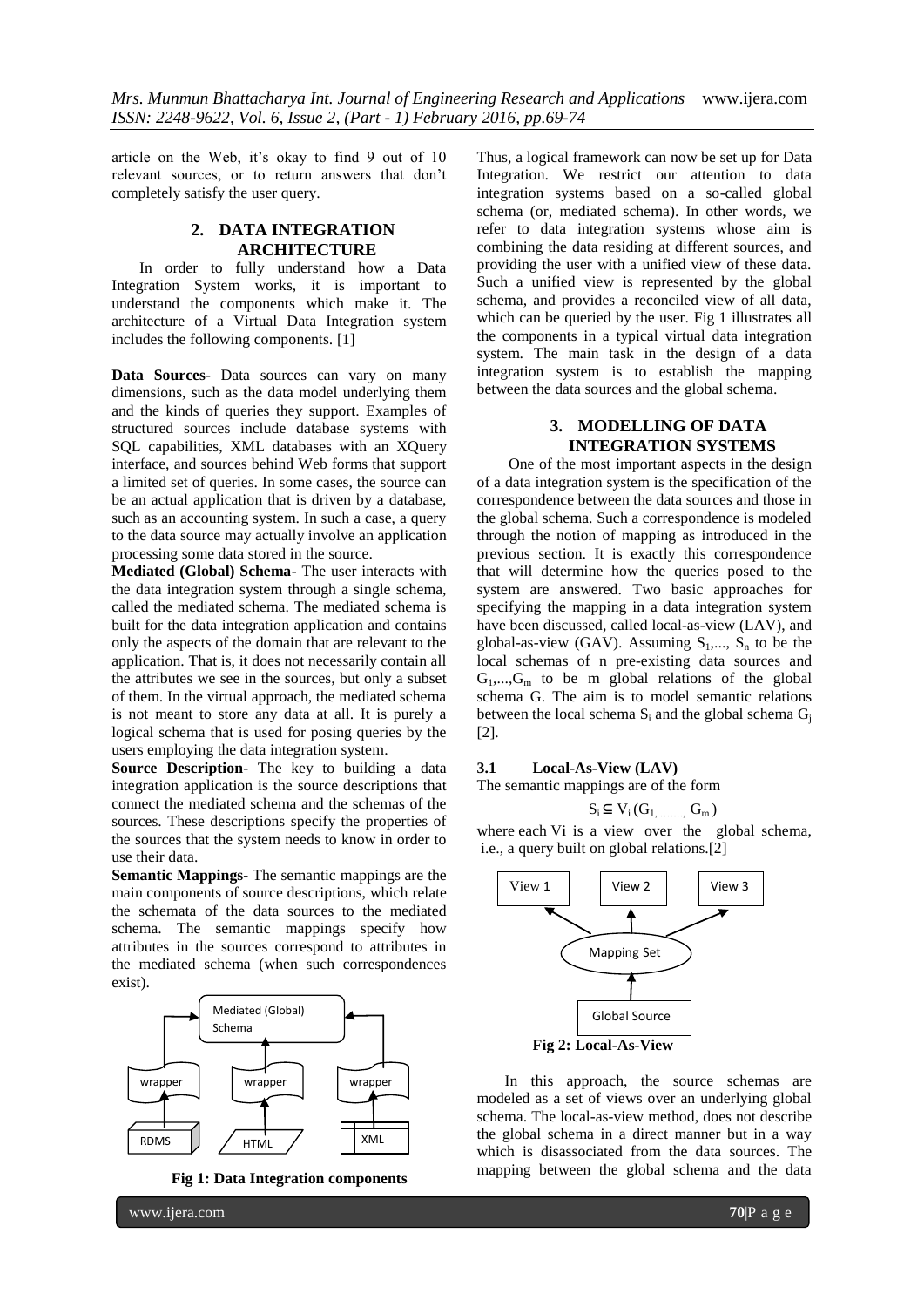sources is created by creating views of each source over the global schema. The advantage of this model is that new sources can be added easily when compared to GAV. However the query rewriting process is complex because the system has to choose from a set of choices to determine the best possible rewrite.

## **3.2 Global-As-View (GAV)**

The semantic mappings are of the form

 $V_i(S_1, \ldots, S_n) \subseteq G_i$ 

also equivalently denoted as

 $G_i \supseteq V_i(S_1 \ldots S_n)$ 

where each Vi is a view over the local schemas, i.e. a query built on local relations[2]. In this approach, the global schema is modeled as a set of views over the source database. The advantage of this model is that the query processing is simpler. But the disadvantage is that the addition of a new source needs considerable effort. This makes GAV a good choice when the sources are less probable to change.



 **Fig 3: Global-As-View**

#### **3.3 Comparison between LAV and GAV**

In both the GAV and LAV approach it can be observed that the basic characteristic of being able to answer queries in terms of the global schema exists. Furthermore, in both cases queries over the mediated schema have to be translated in terms of a set of queries over the component data sources. However, query processing using the local-as-view approach is difficult due to the fact that information about the data in the global schema is gained through views that correspond to the component databases, thus we have fragmented information about the data. Querying in the GAV approach is significantly simplified, this is because we are easily able to understand which source queries map to the mediated schema. As previously mentioned, adding new data sources in the LAV approach is easy. This is due to the fact that describing new sources is not dependent on knowing anything about other sources and the associations that exist between these sources. In GAV, adding another component database is difficult because views need to be updated. With LAV, creating more definitive descriptions of the data sources is possible.[3]

## **4. PRIVACY FRAMEWORK FOR DATA INTEGRATION**

Database security has generally focused on access control. Users are explicitly (or implicitly) allowed certain privileges to a data item. Clifton et al. proposed a framework [4] defining the private data and privacy policies in the context of data integration and sharing. The notion of Privacy Views and Privacy Policies is essential towards such a framework.

#### **4.1 Privacy Views**

The database administrator specifies a set of privacy views that defines what is private data in a declarative language extending SQL. Each privacy view specifies a set of private attributes and an owner. According to this definition, data that appears in the privacy view is considered private; otherwise it is not private. For example, the database administrator in an educational organization might define the following privacy view:

PRIVACY-VIEW studentAddressDob OWNER student.uid SELECT Student. address, Student.dob FROM Student

The above query specifies that a student's address and dob (date-of-birth) are considered private data when occurring together. Whenever these two attributes occur together in a piece of data, e.g., to integrate with other student's data, they are private. It is to be noted here dob is not private by itself (and similarly address). Privacy views could be implemented by a privacy monitor that checks every data item being retrieved from the database and detects if it contains items that have been defined as private.

#### **4.2 Privacy Policies**

In addition to privacy views privacy, a notion of privacy policies is also implemented. The privacy policies are decided by the database administrator for each view. Continuing with the example, the following privacy policies could be specified:

PRIVACY-POLICY studentData

ALLOW-ACCESS-TO y

FROM Consent x, studentAddressDob y

WHERE x.pid = y.owner and x.type = 'yes' BENEFICIARY \*

The above privacy policy states that private data studentAddressDob can be released if the owner has given explicit consent, as registered in a Consent table.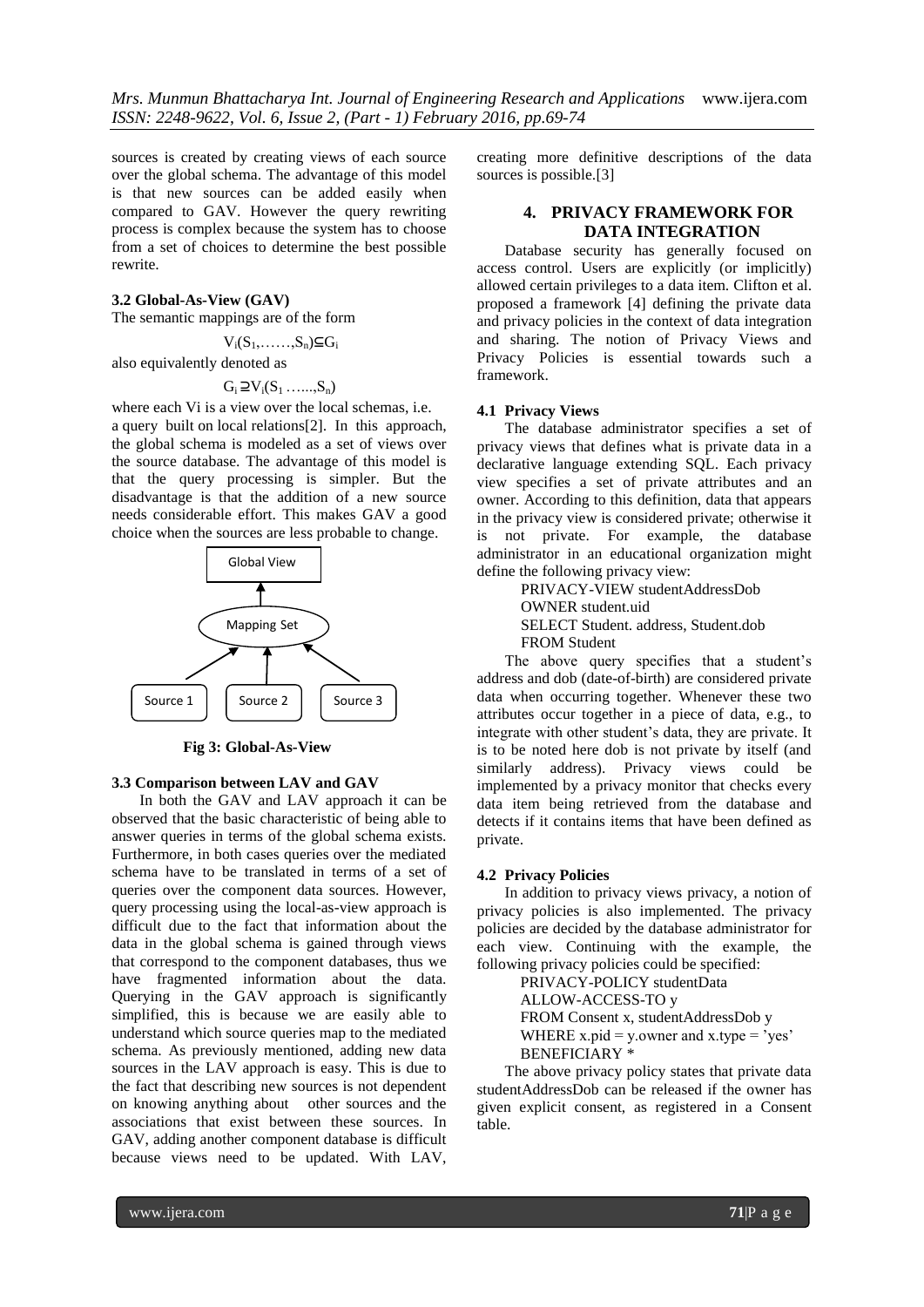## **5. RELATED WORKS**

## **5.1 Data Integration in Biomedicine**

We are experiencing the emergence of the "data rich" era in biology [5]. The explosion in the number and size of biomedical data, and the rapid growth in the variety and volume of laboratory data has been fuelled by world-wide research activity and the emergence of new technologies. In fact, according to Peter Buneman[5] the data in some biological data sets surpass that of "big science" data by orders of magnitude. Thus the analysis of this data often requires an efficient integration of these heterogeneous and typically unstructured data, distributed across many data sources. One such model proposed by P.Mork et al. [6] is used for efficient integration of biomedical data that is applied to online genetic databases. By successfully creating a mediated schema, which is a graphical representation of the entities in the domains, this model effectively returns the gene/protein pairs that are believed to be associated to a disease given in the query string. Similar work proposed by Kang et al. is based on integration of heterogeneous microarray gene expression datasets [5]. Here, the gene expression data are organized as tables. The proposed algorithm captures the system-wide dependencies existing between the genes in a microarray data across disparate sources, and then compares the signatures across the tables for further analysis. [7, 8, 9,10] basically deals with integration of biological data but varies on several dimensions. For eg, Greeshma et at. assigns unique keys to chemical compounds using SMILES (Simplified Molecular Input Line Entry System) notation for integrating data concerning chemical structures. These identifiers can then be used as database keys [7]. Seong Joon et al. implemented SOAP API for integrating biological interaction databases [9]. Astakhov et al. developed a Biomedical Informatics Research Network (BIRN) project to create a multiinstitution information management system that integrates data from each participating institutions and performs analyses that could not be executed from any single institution's data [10]. In BioLog: a Browser Based Collaboration and Resource Navigation Assistant, P. Singh et al. describe a platform for biomedical researchers that extracts access patterns of researchers as they browse PubMed, a repository for peer-reviewed research reports in the field of life sciences. BioLog makes recommendations that use a combination of collaborative filtering and content based filtering techniques [5]. Cohen et al. developed BioGuide, an information retrieval system, which helps scientists to choose suitable sources and tools, find complementary information in sources, and deal with divergent data [5].

### **5.2 Data Integration in Social Networks**

The accessibility of huge amounts of personal data in a social network is an excellent source for studying human behaviour and interactions. For e.g., bookmarking and tagging data suggests user interests, frequency of commenting suggests the strength of relations, etc. In order to perform data mining to exploit these data to its fullest potential, a unified view of such data from different social networks is required. This is exactly the place where data integration of social networks becomes essential. Tang et al. in their work [11] present a joint optimization framework to integrate multiple data sources for community detection. This work is inspired by the fact that groups in a social network share more similarities or interact more frequently among themselves than with people outside groups. Unfortunately, privacy and security are major concerns as the data published over the web still remain open and there are no means for monitoring any unauthorized access to data in social networks. This issue motivated researchers to include privacy as a main feature in data integration. Barth et al. proposed a formal framework for communicating privacy expectations and privacy practices, inspired by contextual integrity. Contextual integrity is a term used for an account of privacy in terms of the transfer of personal information [12]. Somewhat along the same line, Kayes et al. developed Aegis [13], a model incorporating privacy protection as contextual integrity by using semantic web tools. In addition, it defines default privacy policies that protect a user's private information from other users. This work is motivated by the fact that users usually retain their default privacy settings even though they are invited to change, but in reality very few do it. Sun et al. work involves security in data sharing in social networks [14]. In this paper, they propose a privacypreserving scheme for this purpose with efficient measures for preventing a user's access right to any private data once the user is removed from their social group. In Frientegrity, a framework for social networking application, Feldman et al. attempted to build a secured application framework that deals with an untrusted service provider. In light of the threat that these service providers are entrusted with the privacy of one's social interactions and they may not always be deserving of that trust. Here, a novel method is presented for detecting server equivocation in which users themselves collaborate to validate object histories [15].

#### **5.3 Data Integration in Environmental scenarios**

Tran et al. presented their work in the scope of a project named ADMIRE (Advanced Data Mining and Integration Research for Europe) [16]. This project proposes a framework for integration and mining of environmental data. ADMIRE is motivated by the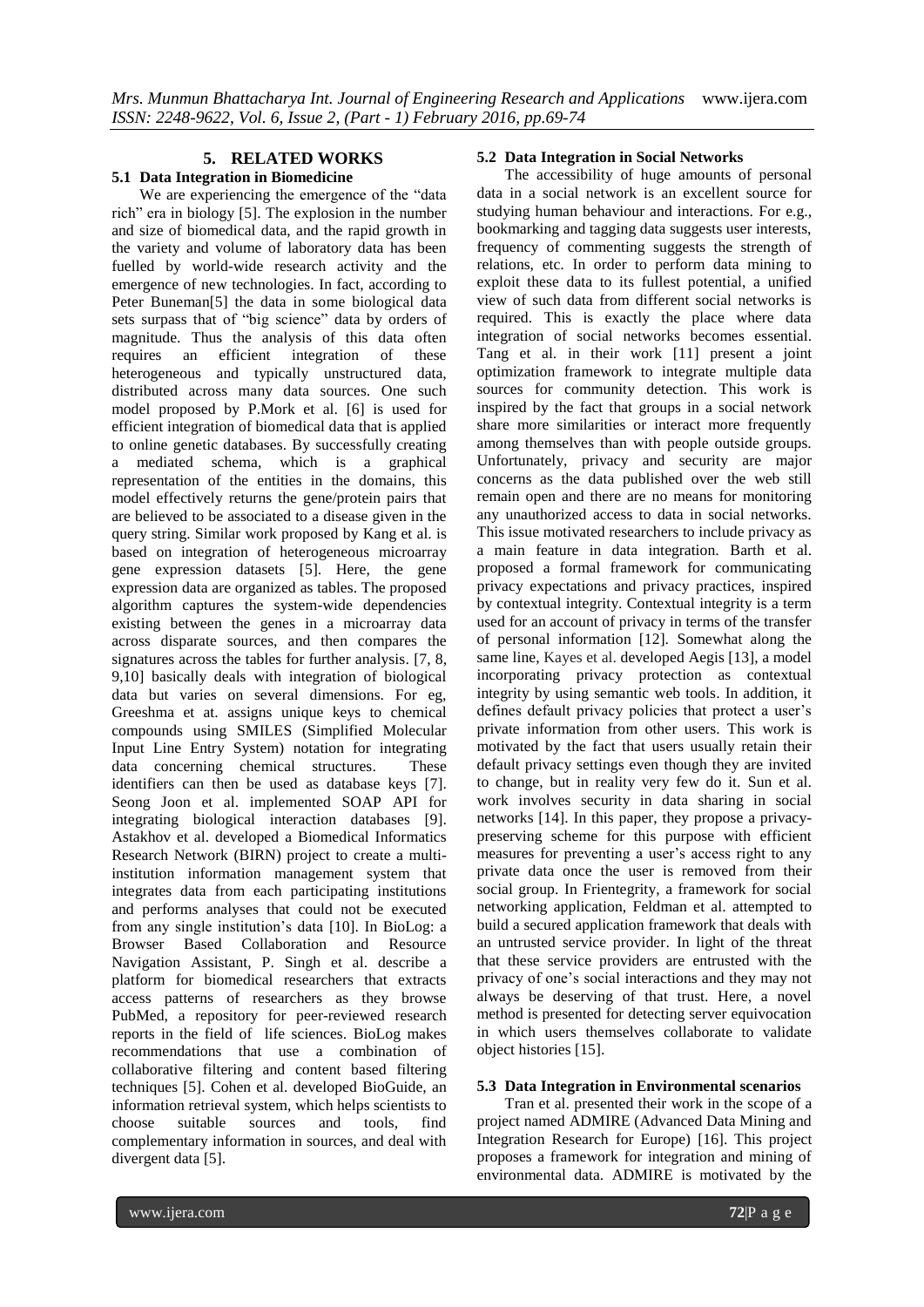*Mrs. Munmun Bhattacharya Int. Journal of Engineering Research and Applications* www.ijera.com *ISSN: 2248-9622, Vol. 6, Issue 2, (Part - 1) February 2016, pp.69-74*

difficulty in the extraction of meaningful information related to environmental scenarios from multiple heterogeneous and distributed sources. The project has been well tested in the specific scenarios that are part of the Flood Forecasting and Simulation Cascade application. Other works include that of Deng et al. that provides a model called Dynamics of Land Systems (DLS) that is capable of integrating multiple data sources to simulate the dynamics of a land system [17]. Michener et al. designed SEEK (Science Environment for Ecological Knowledge), a project to help ecologists overcome data integration and synthesis challenges. The SEEK is capable of capturing, organizing, and searching data for complex scientific analyses [5].

#### **5.4 Data Integration for Business Intelligence**

Business Intelligence allows an organization to gain a better understanding of their clients, the market, supply, as well as competitors in order to make smart business decisions. Chung et al. in their work [18] designed tools for integrating and mining a company's web site in order to gain crucial strategic decisions. Two case studies have been discussed for this purpose; the first study is done using relational database techniques such as Oracle database and Cognos BI tool. The second case is for multimedia data analytics using Monago database and Pentaho BI tool for integrating and mining multimedia data presented for the travel related analytics of Food & Wine website. J.Madhavan et al. proposed a webscale based data integration system [19] named PayGO that incorporates new techniques to handle the scale and heterogeneity of structured web data. The pay-as-you-go principle states that the system needs to be able to incrementally evolve its understanding of the data it encompasses as it runs. Here, instead of a single mediated schema, repository of schemata is present for answering queries that are clustered by topic. This work is inspired by the concept of data spaces and emphasizes pay-as-you-go data management as means for achieving web-scale data integration.

#### **6. CONCLUSION**

A major issue today is that crucial information is scattered throughout the separately developed data sources, in a way that makes the "big picture" difficult to obtain. Data integration presents a unified virtual view of all these scattered data within a domain, allowing users to pose queries across the complete integrated schema as if they are interacting with a single data source. In this paper we have highlighted some of the theoretical issues underlying data integration. This study identifies the two main modelling techniques of query reformulation in data integration system model that is global-As-view and local-As-view. We examined the definitions and

architecture of each component in the data integration system. The study also discusses a privacy framework for data integration that was proposed by Clifton et al. [4]. In addition, we have presented a comprehensive review of real-world applications of virtual data integration in various fields of biomedicine, social networks, environment and business intelligence. The discussion covers the works and applications of data integration, and why data integration is a necessity today. Although many aspects of data integration have been studied in different disciplines, the study of data integration in environment and ecology is still in an early stage.

#### **REFERENCES**

- [1] AnHai Doan, Alon Y. Halevy, Zachary G. Ives: *Principles of Data Integration* (Morgan Kaufmann 2012).
- [2] Abiteboul, Serge, et al. *Web data management*. (Cambridge University Press, 2011).
- [3] Tsierkezos, *S. Comparing Data Integration Algorithms Dis Thesis abstract.* University of Manchester 2014.
- [4] C.Clifton, M.Kantarcioǧlu, A. Doan, G. Schadow, J.Vaidya, A.Elmagarmid, and D.Suciu, "Privacy preserving data integration and sharing*,*" in *Proceedings of the 9th ACM SIGMOD workshop on Research issues in data mining and knowledge discovery* - DMKD '04, 2004, p. 19.
- [5] Baker, Christopher JO, Gregory Butler, and Igor Jurisica, eds. *Data Integration in the Life Sciences: 9th International Conference, DILS 2013, Montreal, Canada, July 11-12, 2013, Proceedings*. Vol. 7970. Springer, 2013.
- [6] P.Mork ,A.Halevy, P.Tarczy-Homoch *"*A Model for Data Integration Systems of Biomedical Data Applied to Online Genetic Databases*"* in *Journal of the American Medical Informatics Association*, Fall Symposium Supplement(2001). p.473-477
- [7] Greeshma Neglur and Robert L. Grossman, "Assigning Unique Keys to Chemical Compounds for Data Integration: Some Interesting Counter Examples", *2nd International Workshop on Data Integration in the Life Sciences* (DILS 2005), La Jolla, July 20-22, 2005.
- [8] T. Kirsten, H.-H. Do, C. Körner, E. Rahm: "Hybrid integration of molecular biological" annotation data*. Proc. Intl. Workshop on Data Integration in the Life Sciences,* 2005.
- [9] Yoo, Seong Joon, et al. "SOAP API for integrating biological interaction